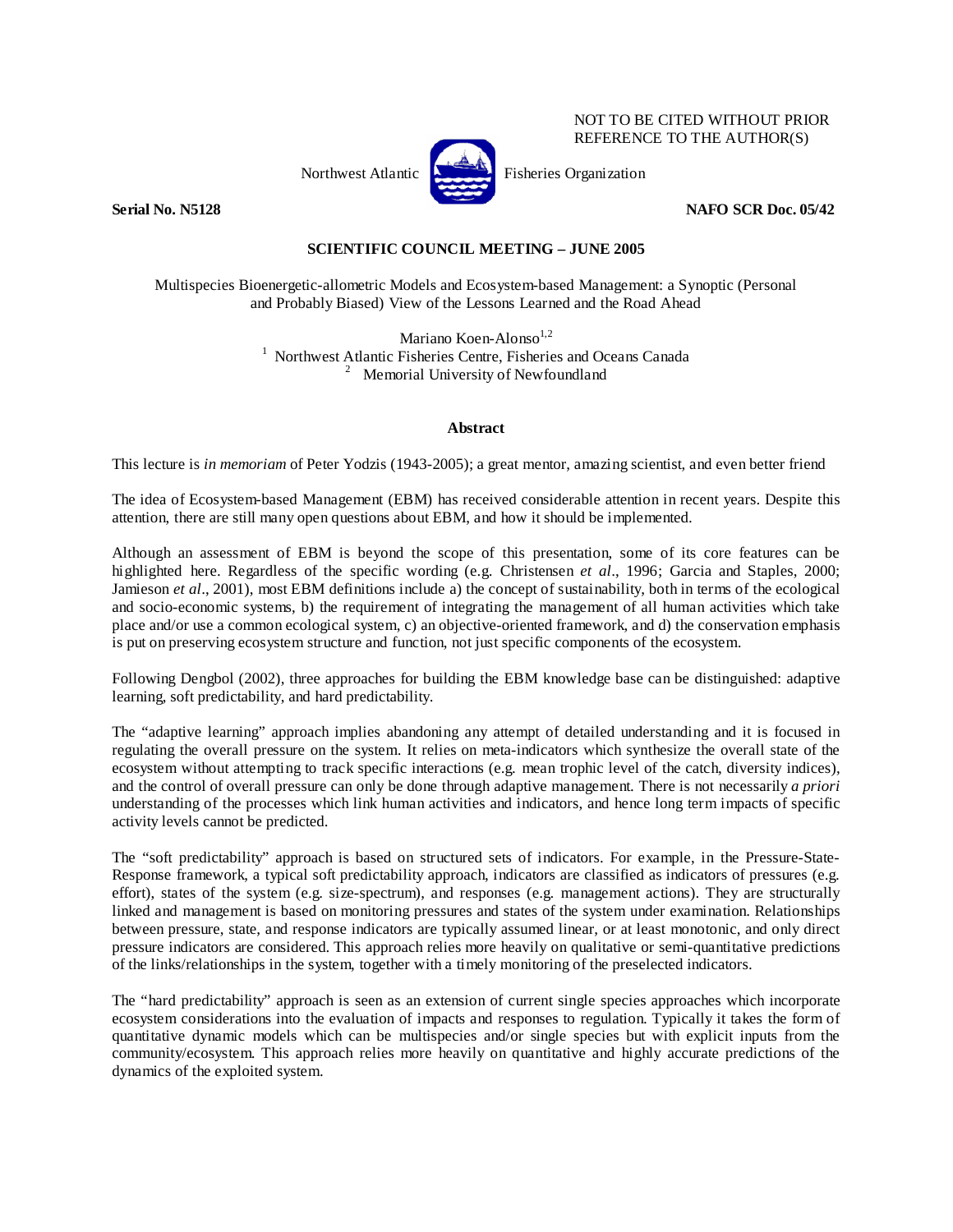The marine community of northern and central Patagonia is structured around the trophic triangle conformed by anchovy (*Engraulis anchoita*), squid (*Illex argentinus*) and hake (*Merluccius hubbsi*). Although all of them are commercial species, only squid and hake sustain major commercial fisheries. Another important industry in the region is wildlife-based tourism, and the sea lion (*Otaria flavescens*) is the most abundant marine mammal which actually forages on the Patagonian Shelf. Therefore, there is potential for conflicts of interest among human activities. In simple terms, if sea lions compete with fisheries for food resources, more sea lions might be a good thing for tourism but a bad thing for fisheries. This scenario makes this system a nice study case for exploring the different approaches to the EBM knowledge base.

Early comparisons of top predators' food habits and the composition of fisheries catches have suggested that simple diet indicators can provide contradictory answers about the potential for competition between top predators and fisheries. Furthermore, these indicators usually assume a static view of the system (e.g. constant diets). To address some of these issues, multispecies models were developed (Koen-Alonso and Yodzis, 2005). These models were purely trophodynamic (i.e. no environmental effects were included) and based on a bionenergetic-allometric framework. This framework describes population dynamics using a bioenergetic rationale and assumes that core model parameters can be described as power functions of individual body mass (Yodzis and Innes, 1992). To assess structural uncertainty, five different models were compared. The difference among them was the formulation of the functional response (i.e. the mathematical representation of the predation process), and the Akaike Information Criterion was used for model selection. Parameter uncertainty was assessed for the selected models by exploring their behavior with extreme parameter values (i.e. parameter sets with the lowest likelihoods but still within the  $95<sup>th</sup>$ percentile range).

These simple models described the hake and sea lion dynamics fairly well, but the dynamics of lower trophic level species like squid and anchovy were poorly captured. Although the two selected models had similar fits to the data, they also produced different predictions under some exploitation scenarios (i.e. some predictions were modeldependent). In general, predictions from these models had high levels of uncertainty. Responses in the equilibrium biomasses to changes in exploitation rates were often counter-intuitive, typically nonlinear, and in most cases, nonmonotonic (i.e. changes in exploitation rate not only can affect the magnitude of the response, but also its sign).

In terms of their implications for building the EBM knowledge base, these results reinforce the idea that monitoring indicators *per se* is not enough to assure a sustainable use of the system, we need to understand the processes which drive indicators to change. They also suggest that linear simplifications, although useful, are unlikely to suffice to achieve this goal; medium and long term planning should also consider indirect effects. We should expect nonlinear and non-monotonic responses to exploitation.

On more pragmatic grounds, although current multispecies modeling approaches can provide a much-needed complement to classical single-species stock assessment within an EBM context, they do not constitute a magic tool. Multispecies models add one more layer of complexity over single-species ones, and hence, they do not replace single-species assessments. Instead, they integrate them. Successful EBM will most certainly require more and better information, including single-species assessments.

Another necessary component that needs to be considered is the effect of environmental variables on system dynamics. Due to its ubiquitous role, temperature is a reasonable starting point. As part of current allometric theory (Brown *et al*., 2004), recent developments provide a mechanistic description for temperature-dependence of metabolic rates (Guillooly *et al*., 2001).

Because temperature is a modulator of individual metabolism, many temperature-related changes in a given population can be associated with temperature-dependent changes in the metabolism of the focal and other species in the system. The effects on these other species will reach the focal species through trophic interactions within the food web. Therefore, temperature-dependent metabolic rates in bioenergetic-allometric models should allow the incorporation of some of the potential effects of temperature. Fortunately, Vasseur and McCann (2005) recently expanded the Yodzis-Innes framework to allow for temperature-dependent vital rates. Now, we have the tools to start exploring some of the potential effects of temperature on multispecies dynamics within a mechanistic framework.